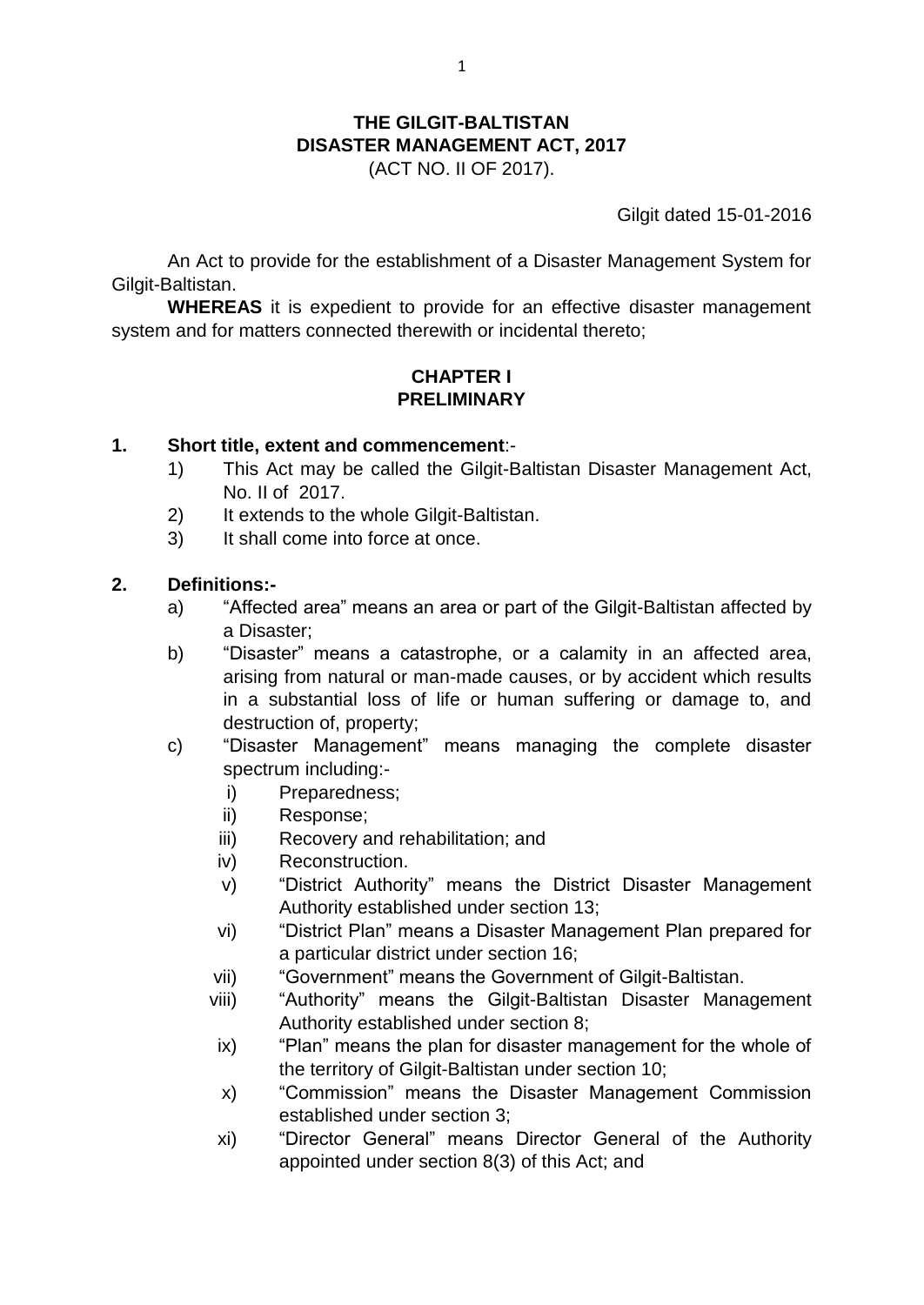xii) "Prescribed" means prescribed by rules made under this Act;

### **CHAPTER II**

## **THE DISASTER MANAGEMENT COMMSSION AND DISASTER MANAGEMENT AUTHORITY**

#### **3. Establishment of Disaster Management Commission:-**

- 1) As soon as may be after the commencement of this Act the Government of the Gilgit-Baltistan may, establish a commission to be known as the Gilgit-Baltistan Disaster Management Commission and the notification of it will be given in the official Gazette as well.
- 2) The commission shall consist of:
	- a. The Chief Minister Gilgit-Baltistan who shall be the chairperson, ex officio, of the Commission.
	- b. The Chief Secretary of Gilgit-Baltistan who shall be the vice chairperson of the commission.
	- c. Leader of Opposition in the Legislative Assembly;
	- d. Other members to be nominated by the Chief Minister.
	- e. The Director General, appointed under sub-section (3) of section 8 shall be a member and act as ex officio Secretary of the Commission.

#### **4. Meetings of the Commission:-**

- 1) The commission shall meet as and when considered necessary by the chairperson of the commission and at such time and place as the Chairperson of the Commission may think fit.
- 2) The chairperson of the commission shall preside over the meetings of the commission in the absence of whom Vice Chairman will preside the meeting.
- 3) In the absence of both Chairman and the Vice Chairman, the members of the commission would elect one person amongst them to preside the meeting.

### **5. Appointment of officers, employees and provision of necessary Facilities for the Commission:-**

The Government may provide the commission with such officers, consultants, employees, official building, equipment and other facilities as it considers necessary for carrying out its function.

### **6. Powers and functions of Commission:-**

- 1) Subject to the provisions of this Act, the Commission shall have the responsibility and Authority of laying down the policies, plans and guidelines for disaster management in Gilgit-Baltistan.
- 2) Without prejudice to generality of the provisions in sub-section (1), the commission may
	- a. Approve the disaster management Policy for Gilgit-Baltistan.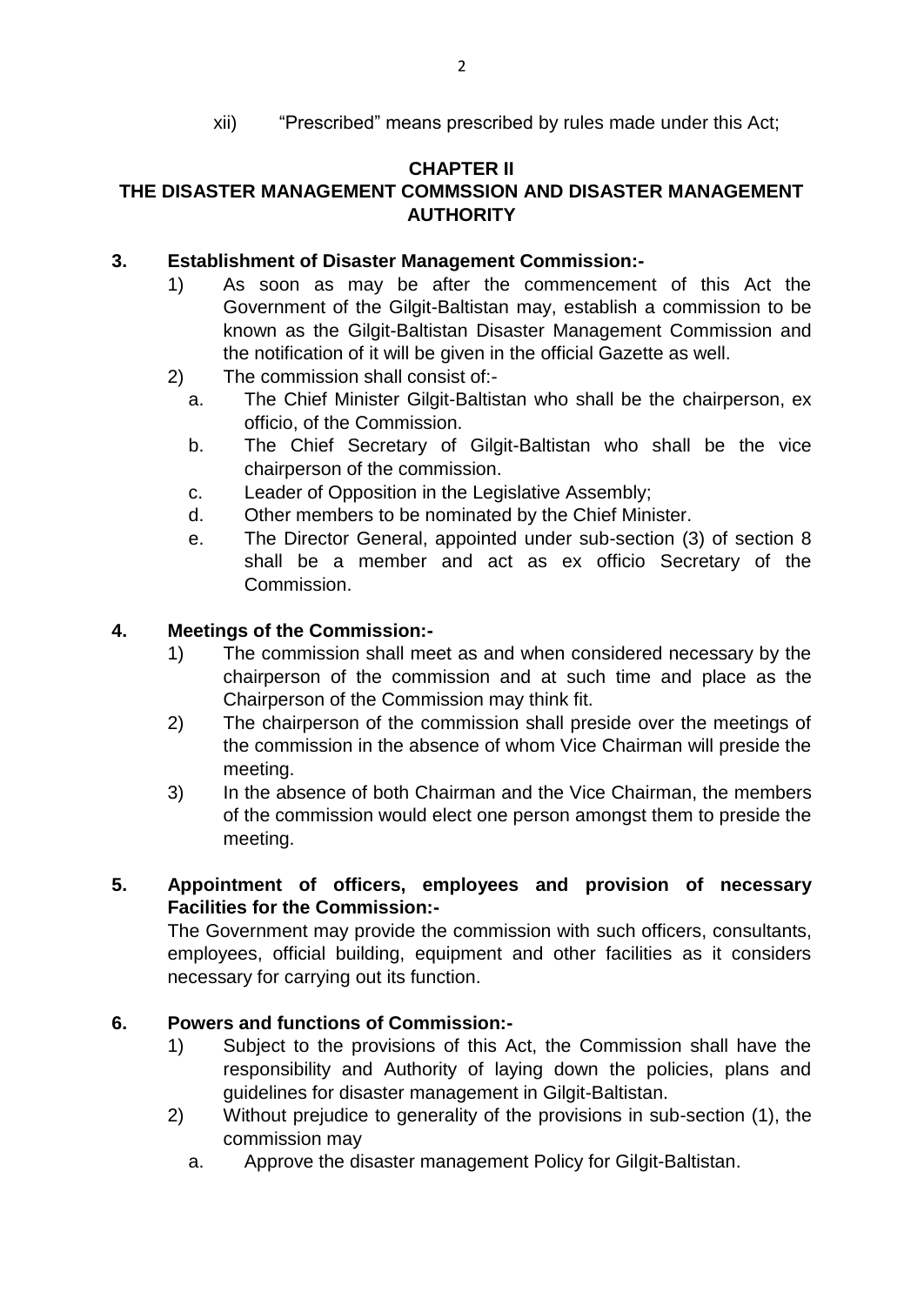- b. Approve the Disaster Management Plans prepared by Gilgit-Baltistan Disaster Management Authority for the territory of Gilgit-Baltistan.
- c. Approve the Disaster Management Plans prepared by the Divisions & Departments.
- d. Lay down disaster management related guidelines to be followed by the Divisions and Departments of Gilgit-Baltistan.
- e. Arrange for and oversee the provision of funds for the purpose of disaster management in Gilgit-Baltistan.
- f. Review the implementation of the disaster management related plans laid down and approved for Gilgit-Baltistan and take necessary actions in the context.
- g. Review Division's and Department adherence to the disaster management related guidelines issued in Gilgit-Baltistan.
- h. Lay down procedure of extending disaster management related assistance to the Government of Pakistan or the Government of any Province of Pakistan or the Government of Azad Jammu & Kashmir; and
- i. Take such other measures with reference to disaster management as it may consider necessary.
- 3) No approval granted, decision made or done by the commission, would be considered invalid on the ground that majority of the members of the commission were not present in the meeting in which such approval was granted, decision was made or act was done, however the decision of the Commission would be on the basis of majority which would be determined on the basis of the participants present in the meeting. In case, the participants are divided in some opinion, the vote of the Chairman or in his absence of the vice chairman would be considered as casting vote.
- 4) Chairperson and vice chairperson of the Commission would be entitled to grant approval on the behalf of the commission in urgent matters subject to the ex post facto approval of the commission.

### **7. Constitution of advisory committees by the Commission.**

- 1) The Commission may constitute an advisory committee or committee, as required, of experts in the field of disaster management if deems necessary.
- 2) The members of the advisory committee may be paid such allowances or honoraria as may be prescribed or approved by the commission.
- 3) Any government official is also eligible to be the member of the advisory committees.

### **8. Establishment of the Gilgit-Baltistan Disaster Management Authority:-**

1) The government shall, immediately after issue of notification under sub-section (1) of section 3, establish an Authority to be known as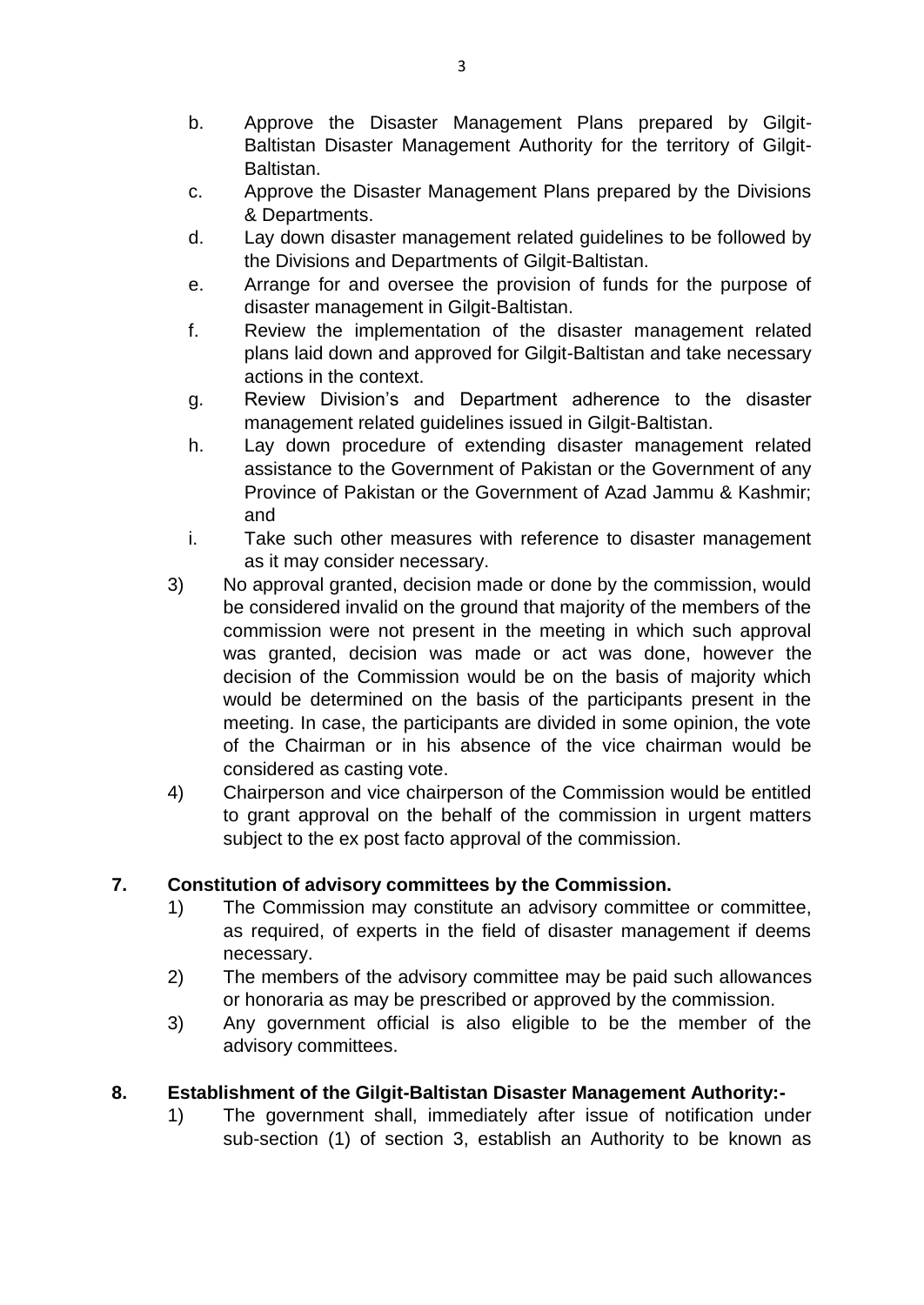Gilgit-Baltistan Disaster Management Authority (hereinafter referred to as the Authority) for carrying out the purpose of this Act.

- 2) The Authority shall consist of such number of Members as may be approved by the Government and shall include the Director General of Gilgit-Baltistan Disaster Management Authority as its chairperson.
- 3) There shall be a Director General of the Authority, to be appointed by the Government, on such terms and conditions, as may be prescribed.
- 4) The Authority shall have a secretariat, having such number of employees as deemed fit by the Government or the Authority, subject to the creation of posts by the Federal Government if needed, to be appointed by the Government or the Authority on such terms and conditions as are considered fir for carrying out the purpose of this Act.

### **9. Powers and functions of the Gilgit-Baltistan Disaster Management Authority:**

- 1) The Authority shall be responsible and authorized for devising, implementing, coordinating and monitoring disaster management plans, policies and activities in Gilgit-Baltistan.
- 2) Without Prejudice to the generality of the foregoing provision, the Authority may;
	- a. Prepare the Provincial Disaster Management Policy to be approved by the Commission.
	- b. Prepare the provincial disaster management plan to be approved by the Commission.
	- c. Implement, coordinate and monitor the implementation of the provincial policy and plan;
	- d. Lay down guidelines for preparing disaster management plans by different Ministers, Departments and Disaster Management Authorities.
	- e. Provide necessary technical assistance to the Different Departments of the Government, Districts and Local Disaster Management Authorities for preparing their disaster management plans in accordance with the guidelines laiddown by the Commission and the Authority.
	- f. Coordinate response in the event of any threatening disaster situation or disaster;
	- g. Lay down guidelines for, or give directions to; the concerned Ministries or Departments or District and Local Disaster Management Authorities regarding measures to be taken by them in response to any threatening disaster situation or disaster;
	- h. For any specific purpose or for general assistance, requisition the services of any person and such person shall exercise such power as conferred upon him by the Authority in writing.
	- i. Promote general education and awareness in relation to disaster management;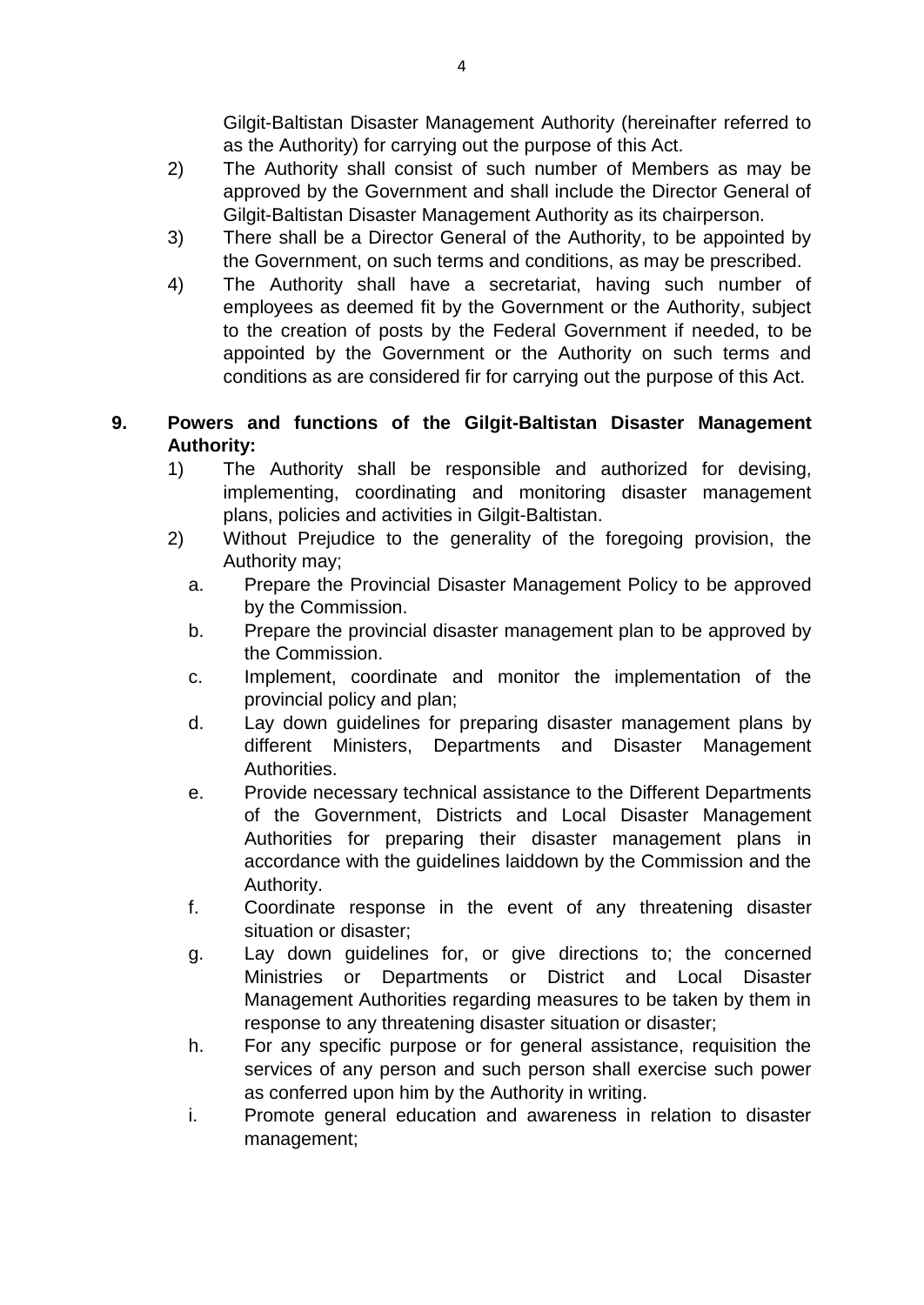- j. Exercise at provincial, District or Tehsil level, all or any of the Powers available to District Disaster Management Authorities under section 17 of this Act for the purpose of disaster management in Gilgit-Baltistan.
- k. Issue guidelines and time line schedule for the preparation and submission of district plans by the District Disaster Management Authorities;
- l. Perform such other functions as the Commission or the Government may require it to perform.
- 3) The Authority may, for effective implementation of the policy on disaster management, by general or special order delegate to the Chairperson or any other officer, any of its powers or functions under this Act subject to such conditions as it may think fit to impose.
- 4) The Chairperson of the Authority shall, in the case of an emergency, have power to exercise all or any of the powers of the Authority but the exercise of such powers shall be subject to ex-post facto approval of the Authority.

### **10. Plan:-**

- 1) There shall be drawn up a plan for disaster management in the whole of the territory of Gilgit-Baltistan.
- 2) The plan shall be prepared by the Authority having regard to the National and provincial policy in consultation with the expert persons, bodies or organizations in the field of disaster management, and by the Commission.
- 3) The plan shall include:
	- a. Measures to be taken for; the prevention of disaster, mitigation of the effects of disasters, efficient response to the disasters, relief and rehabilitation in the affected areas and reconstruction of the affected facilities and infrastructure;
	- b. Measures to be taken for the integration of mitigation measures and aspects of Disaster Risk Reduction in the development plans.
	- c. Measures to be taken for preparedness and capacity building to effectively respond to any threatening disaster situations or disaster; and
	- d. Roles and responsibilities of different Ministries or Departments of the Government in respect of measures specified in clauses (a), (b) and (c).
- 4) The plan shall be reviewed and updated annually.
- 5) The copy of the Plan after approval, shall be sent to all the Ministries Divisions and Departments which shall be liable to perform their role in accordance with the Plan.
- 6) All the Ministries, Divisions and Departments shall be liable to assist the Authority in the preparation of the Plan and provide with any information required by the Authority for the purpose.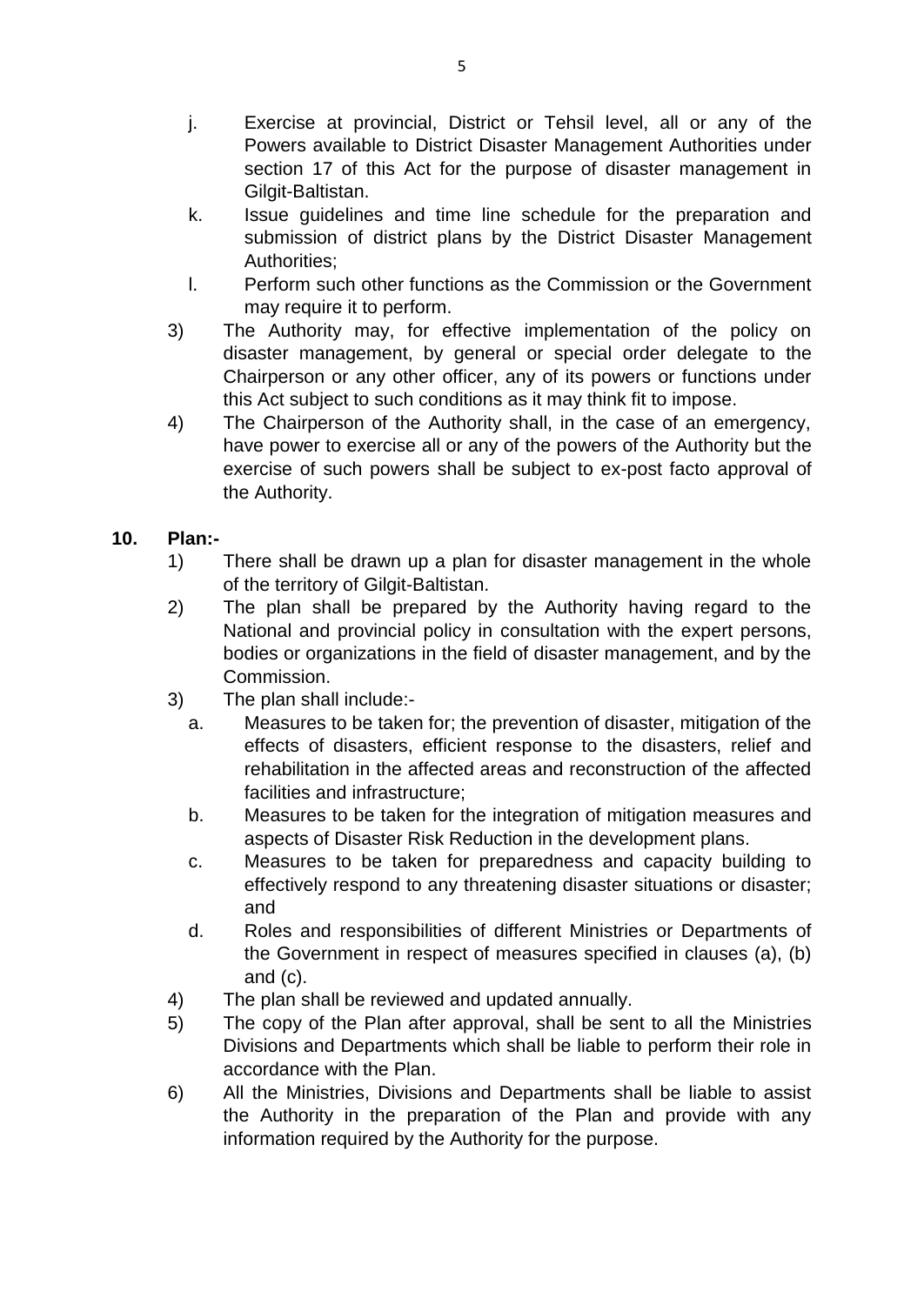7) The expenditure incurred on the execution of the Plan may be met from the Gilgit-Baltistan Disaster Management Fund or the budget provided by the Government for the purpose.

### **11. Guidelines for minimum standard of relief:-**

- 1) Subject to the general policies and directions of the commission, the Authority may lay down and approve the guidelines for the minimum standards of relief to be provided to the persons affected by disaster.
- 2) Not in prejudice to the generality of the section these guidelines may describe:
	- a. The minimum quantity of items e.g shelter, tents, food, clothes, drinking water, medical cover, sanitation etc. to be provided in the relief camps and to affected persons.
	- b. The special provisions to be made to the vulnerable groups;
	- c. Minimum amount to be paid as ex gratia assistance on account of loss of life, health, limb, property and source of earning etc.; and
	- d. Any such other relief standard as may be necessary.

### **12. Relief in loan repayment, etc:-**

Subject to the approval of the Commission, and in agreement with the Policies of the lending institution, the Authority may, in cases of disasters of severe magnitude give directions regarding relief in repayment of loans or for grant of fresh loans to the persons affected by disaster on such concessional terms as may be described and such directions shall be considered to be directions from the Government of Gilgit-Baltistan or the appropriate forum for all relevant purposes.

#### **CHAPTER III DISTRICT DISASTER MANAGEMENT AUTHORITY**

### **13. Constitution of District Disaster Management Authority:-**

- 1) The government shall, as soon as may be after issue of notification under sub-section (1) of section 3, establish a District Disaster management Authority for every district and the notification of it will be made in the official gazette as well.
- 2) The District Authority shall consist of such number of members, as may be prescribed by the Government and unless the otherwise is prescribed, it shall consist of the following members, namely:
	- a. Deputy Commissioner of the District who shall be the Chairperson, ex officio;
	- b. Member of Gilgit-Baltistan Legislative Assembly/Chairman District council, with whatever designation for the being, member, ex-officio.
	- c. SSP/SP of the District, member, ex-officio.
	- d. The District Health Officer of the district, member, ex-officio.
	- e. Executive Engineer PWD, of the district, member, ex-officio.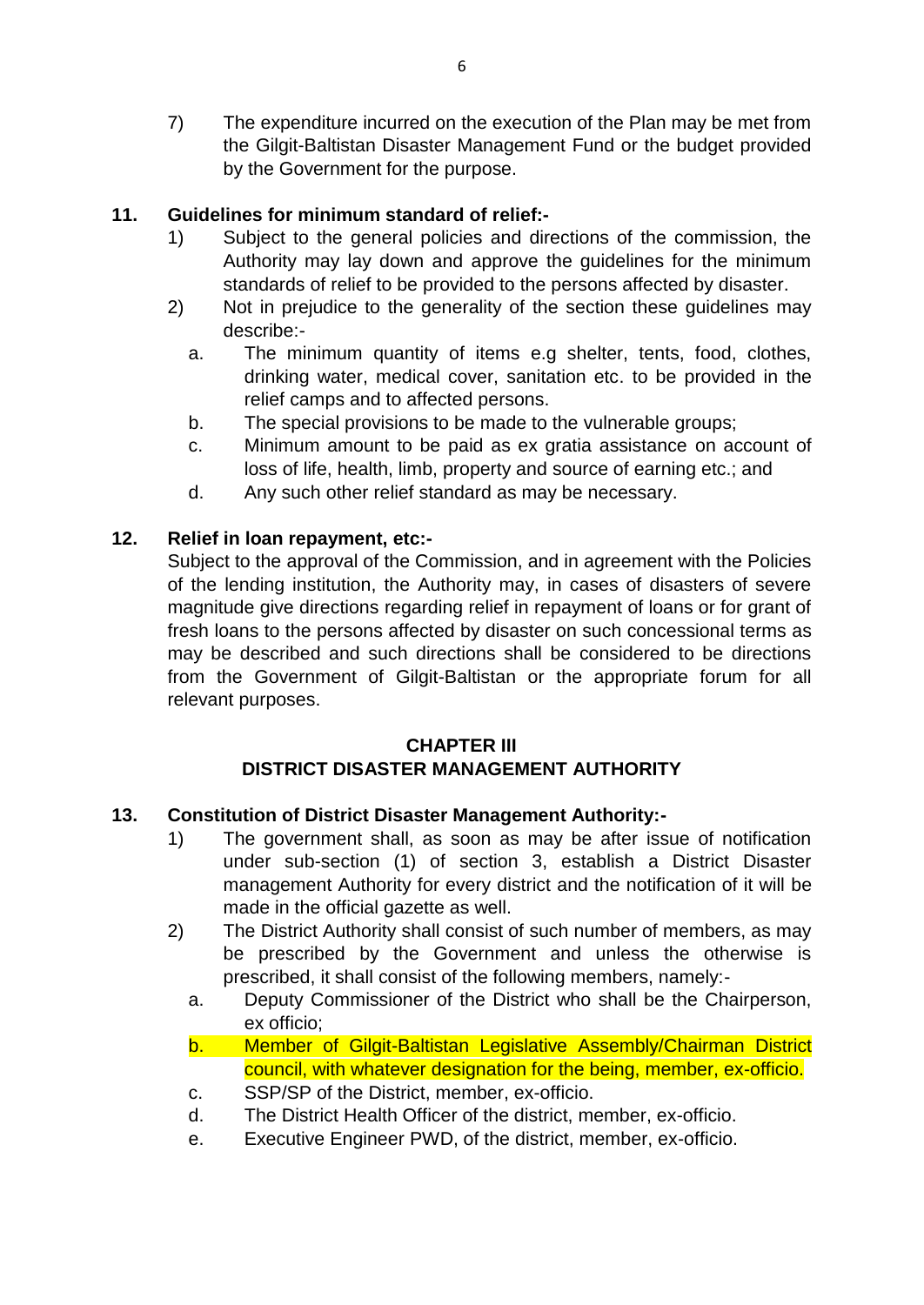- f. Executive Engineer Water & Power, of the District, member, exofficio.
- g. District level officers of Civil Defence, Civil supply, LG & RD, Education, member, ex-officio.
- h. Officer appointed by the GBDMA for the district, ex-officio member and secretary of the District Disaster Management Authority.
- i. And any such other District level officers as the Governments deems necessary.
- 3) The District Disaster Management Authority may, for effective implementation of the policy on disaster management, by general or special order delegate to the chairperson or any other officer, any of its powers or functions under this Act subject to such conditions as it may think fit to impose.

### **14. Powers and functions of District Authority:-**

- 1) The District Authority shall be the district planning, coordinating and implementing body for disaster management and shall take all measures for the purpose of disaster management in the district in accordance with the guidelines laid down by the Authority.
- 2) Without prejudice to the generality of the foregoing provision, the Authority may:
	- a. Prepare a disaster management plan including district response plan for the district to be approved by the Gilgit-Baltistan Disaster Management Authority;
	- b. Coordinate and monitor the implementation of the Provincial Policy, Provincial Plan and the District Plan.
	- c. Ensure that the areas in the district vulnerable to disasters are identified and measures for the prevention of disasters and the mitigation of its effects are undertaken by the departments of the Government at the district level as well as by the local authorities;
	- d. Ensure that the guidelines for prevention, mitigation, preparedness, response, rehabilitation and reconstruction pertaining to disaster as laid down by the Authority are followed by all departments of the Government at the district level and the local authorities in the district;
	- e. Give directions to different government and semi government departments, autonomous bodies and private organizations at the district level and local authorities to take such other measures for disasters management as may be necessary;
	- f. Lay down guidelines for preparation of disaster management plans by the department of the Government at the district level and local authorities in the district.
	- g. Monitor the implementation of disaster management plans prepared by the Departments of the government at the district level;
	- h. Lay down guidelines to be followed by the Departments of the Government at the district level;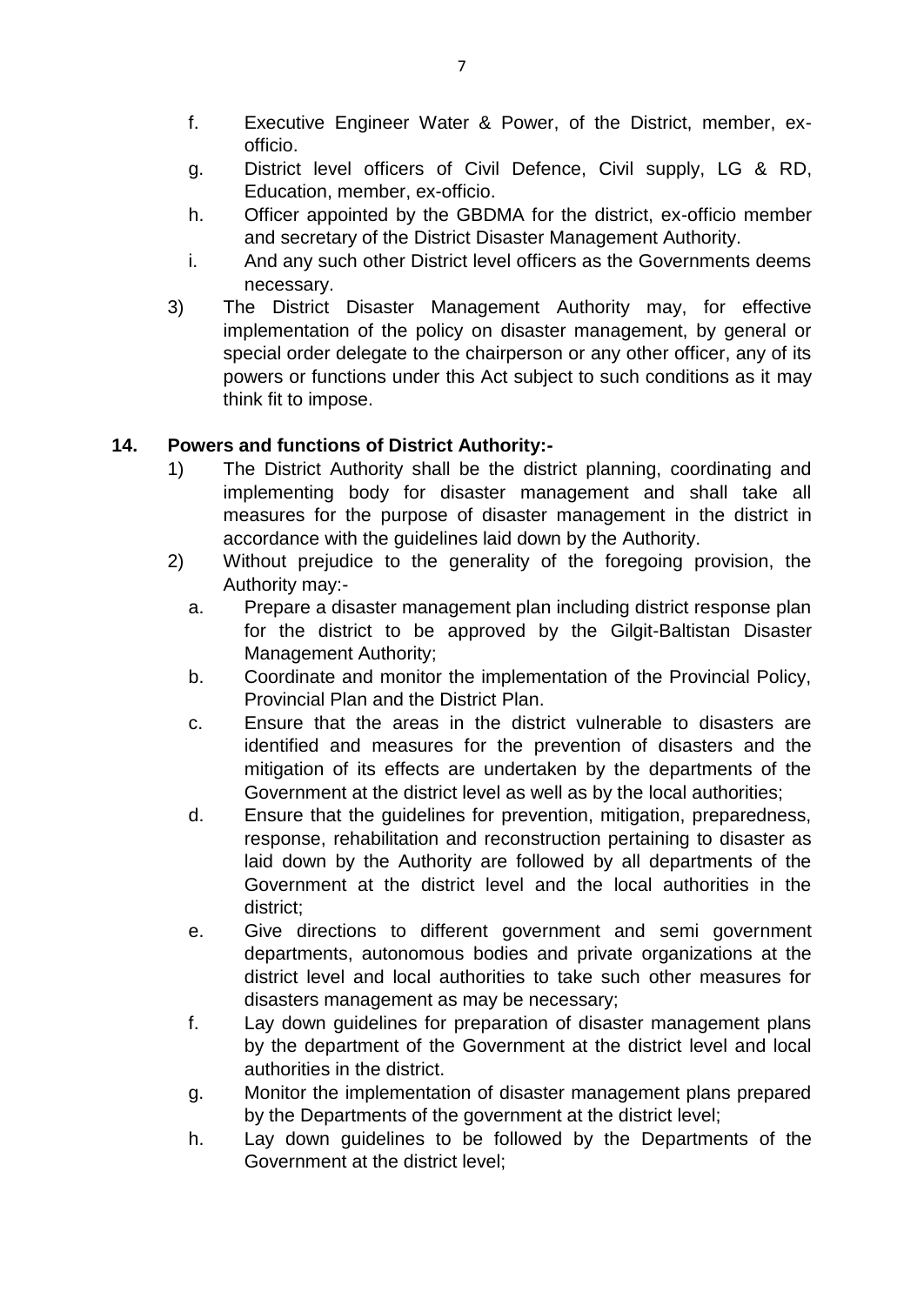- i. Organize and coordinate specialized training programs for different levels of officers, employees and voluntary rescue workers in the district;
- j. Facilitate community training and awareness programs for the prevention of disaster or mitigation with the support of local authorities, governmental and non-governmental organizations;
- k. Setup, maintain, review and upgrade the mechanism for early warnings and dissemination of proper information to public;
- l. Prepare, review and update district level response plan and guidelines;
- m. Coordinate with, and give guidelines to, local authorities in the district to ensure that pre-disaster and post-disaster management activites in the district are carried out promptly and effectively;
- n. Review development plan prepared by the Department of the Government at the district level, statutory authorities or local authorities with a view to make necessary provisions therein for prevention of disaster or mitigation;
- o. Identify buildings and places which could be used for the activities related to disaster management and make all necessary arrangements for making these buildings usable at the eve of disaster;
- p. Establish stockpiles of relief and rescue materials and ensure preparedness to make such material available at a short notice;
- q. Provide information to the authority relating to different aspects of disaster management;
- r. Encourage the involvement and monitor the activities of nongovernmental organizations and voluntary social-welfare institutions working at the grassroots level in the district for disaster management;
- s. Ensure that communication system are in order and disaster management drills are carried out periodically; and
- t. Perform such other functions as the Government or Authority may assign to it or as it deems necessary for disaster management in the District.

# **15. Powers of Chairperson of District Authority:-**

1) The Chairperson of the District Authority shall, in the case of an emergency, have power to exercise all or any of the powers of the District Authority but the exercise of such powers shall be subject to expost facto approval of the District Authority.

### **16. District Plan:-**

- 1) There shall be a plan for disaster management for every district of Gilgit-Baltistan.
- 2) The District Plan shall be prepared by the District Authority in accordance with the guidelines, policies and plans made by the Gilgit-Baltistan Disaster management Commission, Gilgit-Baltistan Disaster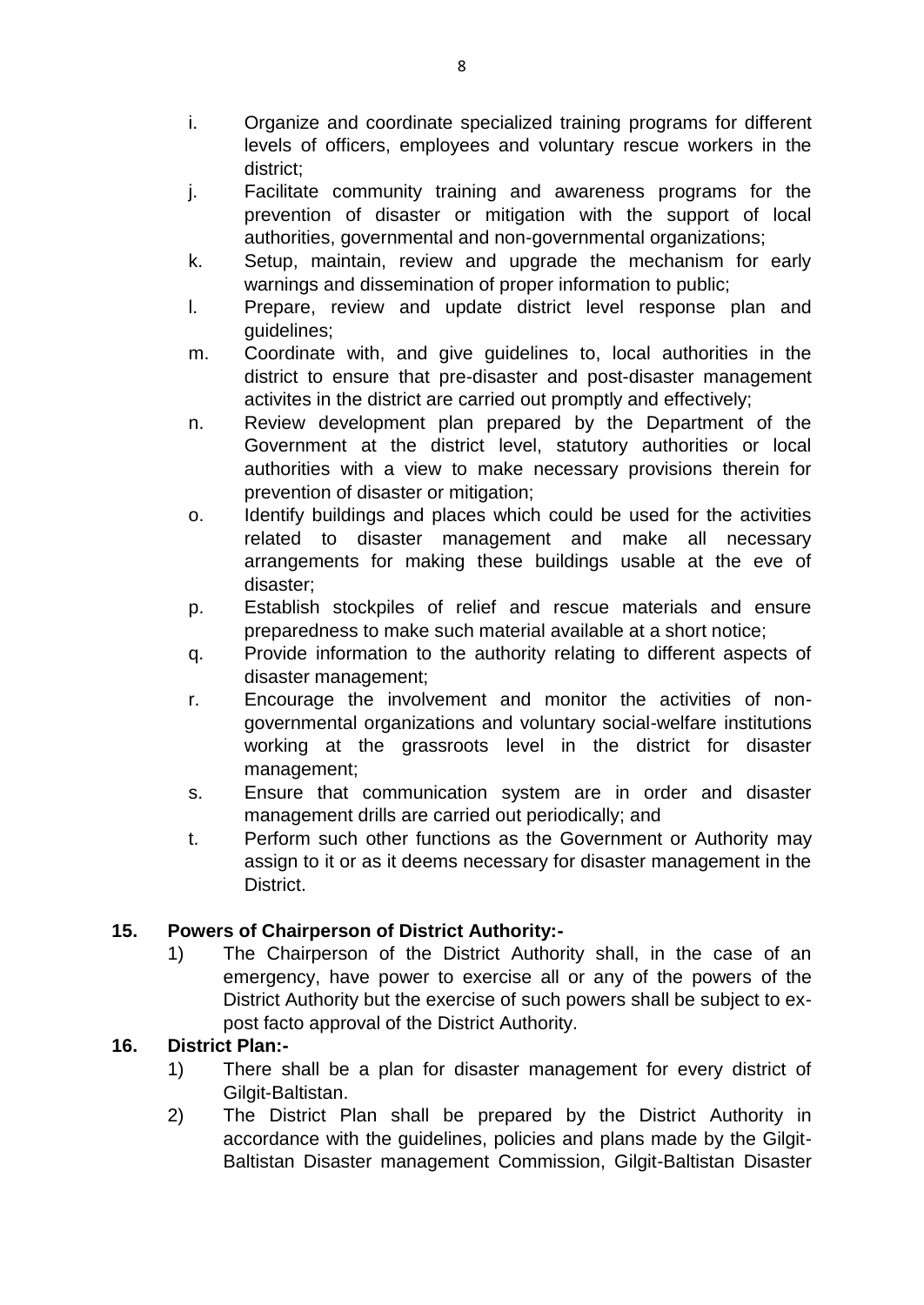Management Authority and shall be laid down before the Gilgit-Baltistan Disaster Management Authority so for approval in accordance with the time line schedule devised and circulated by the Gilgit-Baltistan Disaster Management Authority for the purpose.

3) The District plan shall be reviewed and updated annually.

#### **17. Additional Powers of District Authority:-**

- For the purpose of assisting, protecting or providing relief to the community in response to any disaster, the District Authority is authorized to:
	- a. Give directions for the release and use of resources available with any department of the Government and the local authority in the district;
	- b. Control and restrict vehicular traffic to, from and within the vulnerable or affected area.
	- c. Control and restrict the entry of any person into his movement within and departure from a vulnerable or affected area.
	- d. Remove debris, conduct search and carryout rescue.
	- e. Provide shelter, tent, food, drinking water and essential provisions, healthcare and services.
	- f. Establish emergency communication systems in the affected area.
	- g. Make arrangements for the disposal of the unclaimed dead bodies.
	- h. Direct any Department of the Government or any authority or body under that Government at the district level to take such measures as are necessary in its opinion.
	- i. Require experts and consultants in the relevant fields to advise and assist as it may deem necessary.
	- j. Procure exclusive or preferential use of amenities form any authority or person.
	- k. Construct temporary bridges or other necessary structures and demolish structures which may be hazardous to public or aggravate the effects of the disaster.
	- l. Ensure that the non-governmental organizations carry out their activities in an equitable and non-discriminatory manner and in accordance with the directions given by Gilgit-Baltistan Disaster Management Commission, Authority and the District Disaster Management Authority.
	- m. Take such other steps and issue such other orders as may be required or warranted to be taken for the purpose of disaster management in the district.

#### **CHAPTER IV**

### **MEASURES BY THE GOVERNMENT FOR DISASTER MANAGEMENT**

**18. Government to take measures:-**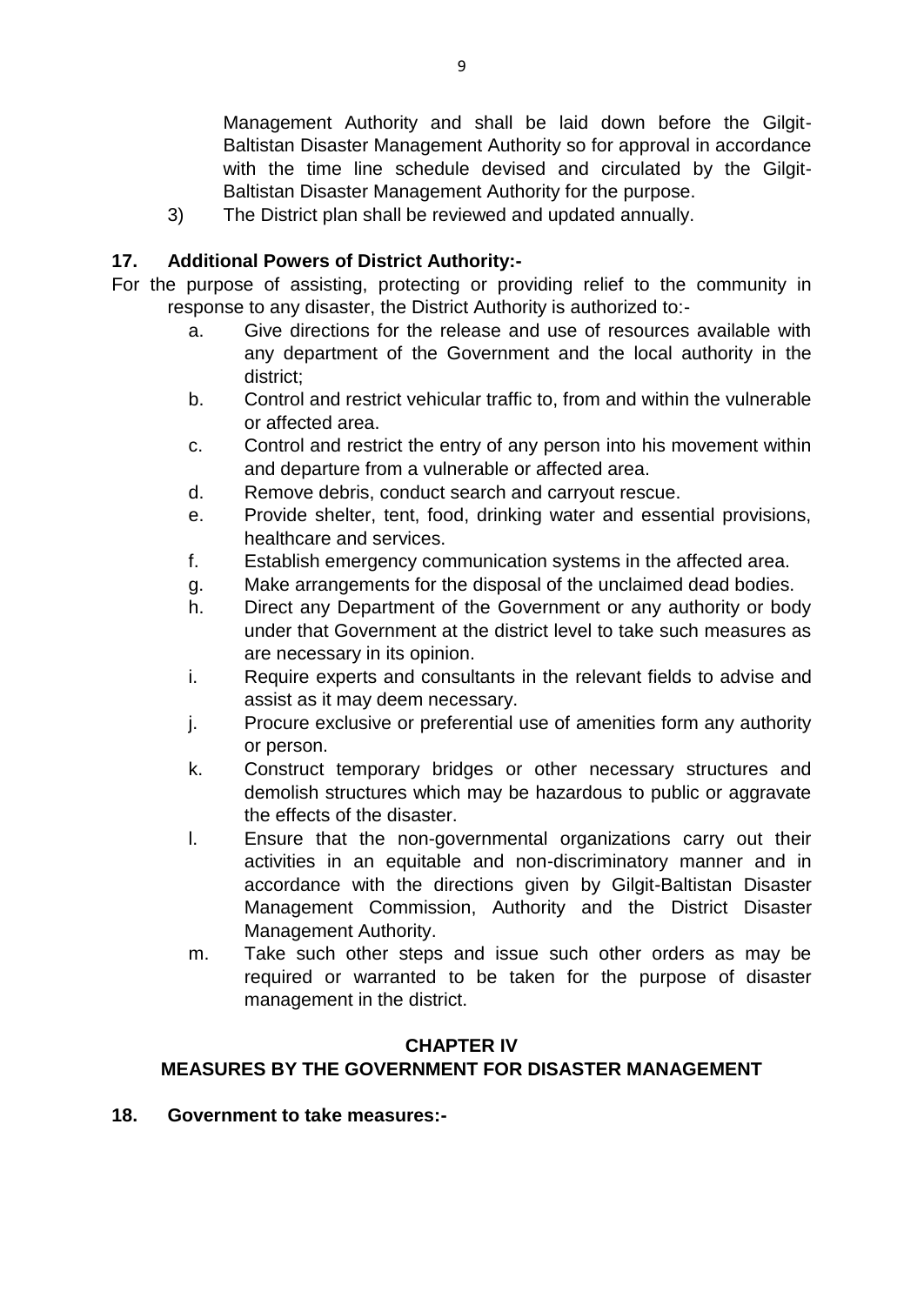- 1) Subject to the provision of this Act, the Government may take all such measures as it deems necessary or expedient for the purpose of disaster management.
- 2) In particular and without prejudice to the generality of the foregoing provisions, the measures which the government may take shall include measures with respect to all or any of the following matters, namely:
	- a. Coordination of actions of the Ministries and departments of the Government, Authority, governmental and non-governmental organizations in relation to disaster management;
	- b. Cooperation and assistance to other governments, as requested by them or otherwise deemed appropriate by it.
	- c. Requisition and deployment of armed forces, civil armed forces or any other civilian personnel etc.
	- d. Coordination with and mobilization of the United Nation agencies, international organizations and governments of foreign countries for carrying out all or any purpose of this Act;
	- e. Establish institutions for research, training and development programs in the field of disaster management; and
	- f. Such other matters as it deems necessary or expedient for the purpose of ensuring effective implementation of the provisions of this Act.
- 3) The Government may extend such support to other countries as it deems fit, on their request or on its own, for the purpose of disaster management.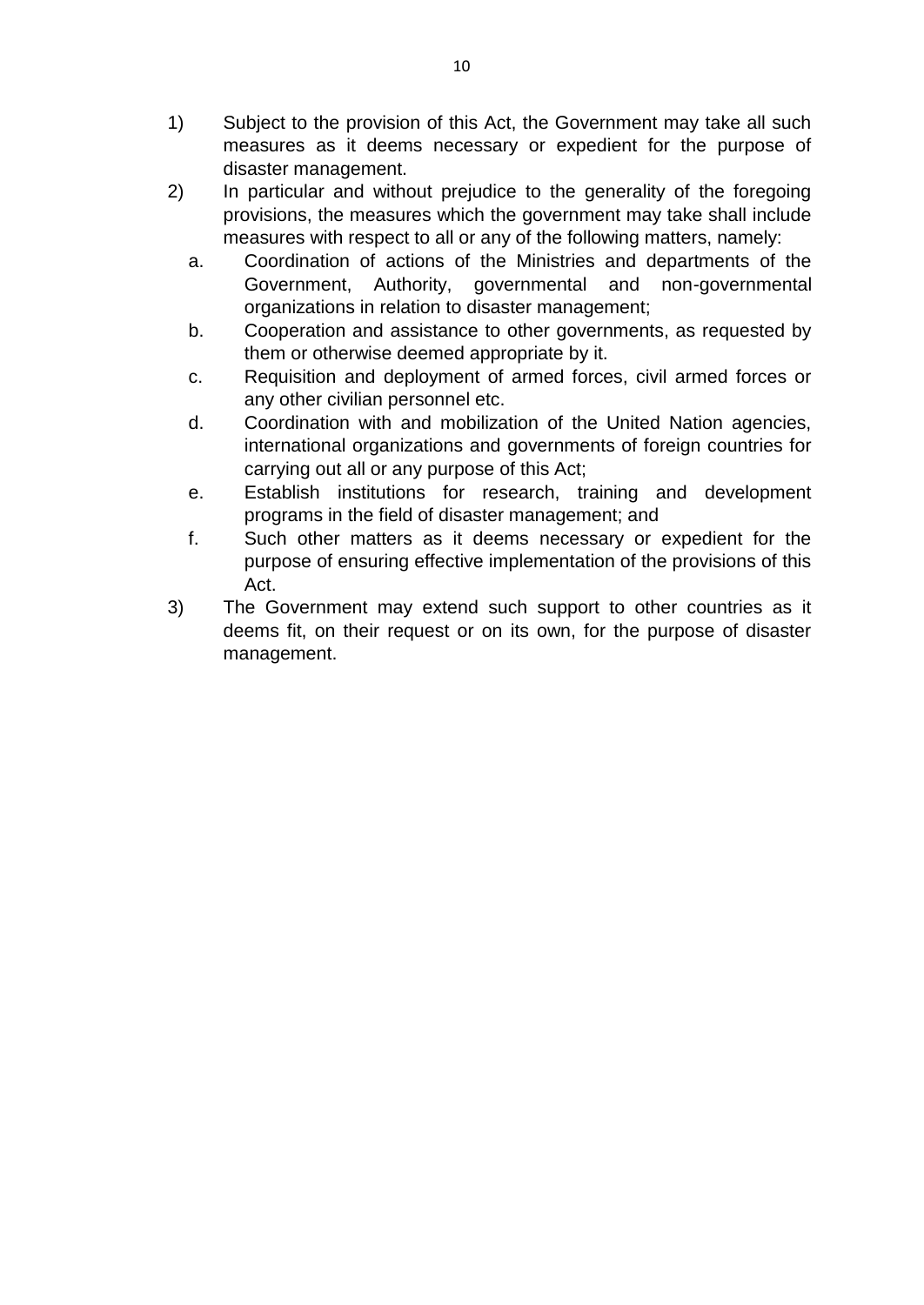# **CHAPTER V LOCAL AUTHORITIES**

#### **19. Functions of the local authority:-**

- 1) In every district, there shall be local authorities established at the level of subdivision. The composition of the local authority would be as under:
	- a. Assistant Commissioner of the sub-division who shall be the Chairperson, ex-officio.
	- b. Chairmen of the Tehsil/Town Councils, falling with in the territorial jurisdiction of the subdivision, with whatever designation for the time being, members ex-officio.
	- c. DSP of the circle, member ex-officio.
	- d. The subdivision level officers of the Health, Education, Works, Water and Power, LG & RD, Civil Defence, Agriculture, Civil Supply Departments, Member, ex-officio.
	- e. Any such other subdivision level officers or any other person as the Governments deems necessary.
- 2) Subject to the directions of the District Authority a local authority shall;
	- a. Ensure that its officers and employees are trained for disaster management;
	- b. Ensure that resources relating to disaster management are so maintained as to be readily available for use in the event of any threatening disaster situation or disaster.
	- c. Ensure that all construction projects under it or within its jurisdiction conform to the standards and specifications laid down for the prevention of disasters and mitigation by the Authority and the District Authority, and
	- d. Carry out relief, rehabilitation and reconstruction activities in the affected area in accordance with the Plan and the District Plan.
	- e. Take such other measures as may be necessary for the disaster management.
- 3) More Local Authorities may be established at Tehsil or Village level with the composition and responsibilities as approved by the commission.

#### **CHAPTER VI**

# **GILGIT-BALTISTAN INSTITUTE OF DISASTER MANAGEMENT**

### **20. Establishment of Gilgit-Baltistan Institute of Disaster Management:-**

- 1) With effect from such date as the Government may by notification in the official Gazette appoint in this behalf, there shall be established an institute to be called the Gilgit-Baltistan Institute of Disaster Management.
- 2) Subject to the provisions of this Act, the GB institute of Disaster Management shall be responsible for planning and promoting training and research and developing core competencies in the area of disaster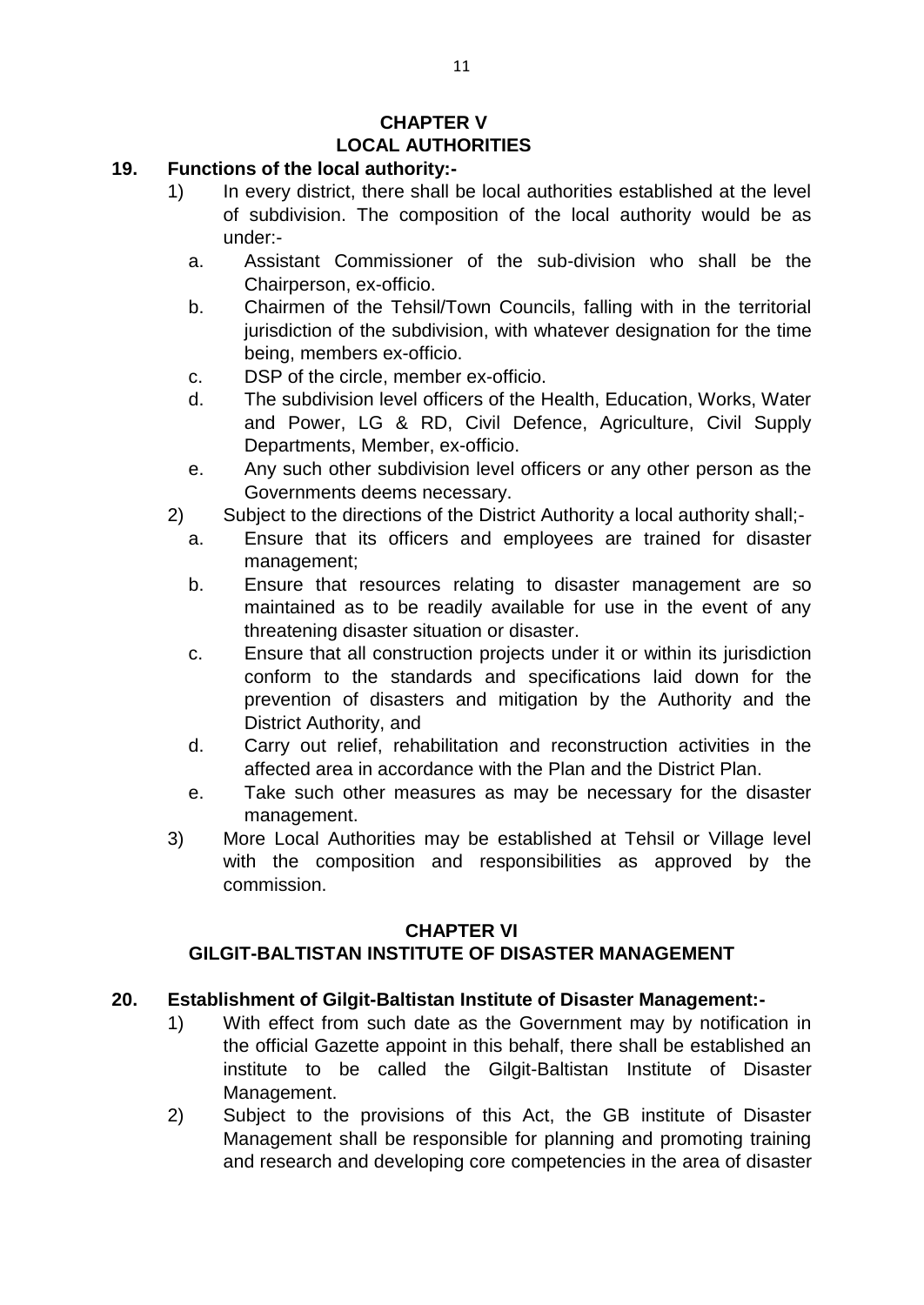management, documentation and development of national level information base relating to disaster management policies, prevention mechanism and mitigation measures.

- 3) Without prejudice to the generality of the foregoing provisions, the Gilgit-Baltistan Disaster Management institute, for the discharge of its functions may:
	- a. Develop training module, undertake research and documentation in disaster management and organize training programmes;
	- b. Formulate and implement a comprehensive human resource development plan covering all aspects of disaster management.
	- c. Provide assistance in policy formulation.
	- d. Provide required assistance to the training and research institutes for the development of training and research programs for stakeholders including Government functionaries.
	- e. Provide assistance to the Government in the formulation of policies, strategies, disaster management framework and any other assistance as may be required by the Governments for capacitybuilding of stakeholders, Government including its functionaries, civil society members, corporate sector and people's elected representatives.
	- f. Develop educational materials for disaster management including academic and professional courses.
	- g. Promote awareness among stakeholders including college or school teachers and students, technical personnel and others associated with multi-hazard mitigation, preparedness and response measures.
	- h. Undertake any other function as may be assigned to it by the Government.

### **CHAPTER VII GILGIT-BALTISTAN DISASTER RESPONSE FORCE**

### **21. Establishment of Gilgit-Baltistan Disaster Response Force:-**

- 1) There shall be established a Gilgit-Baltistan Disaster Response Force for the purpose of ensuring a specialist response at the time of disaster.
- 2) Subject to the provision of this Act, the force shall be constituted in such manner and with such conditions of service of the members of the Force as may be prescribed by the Government.
- 3) Till the establishment of Gilgit-Baltistan Disaster Response Force, Rescue 1122 shall be deployed for the purpose.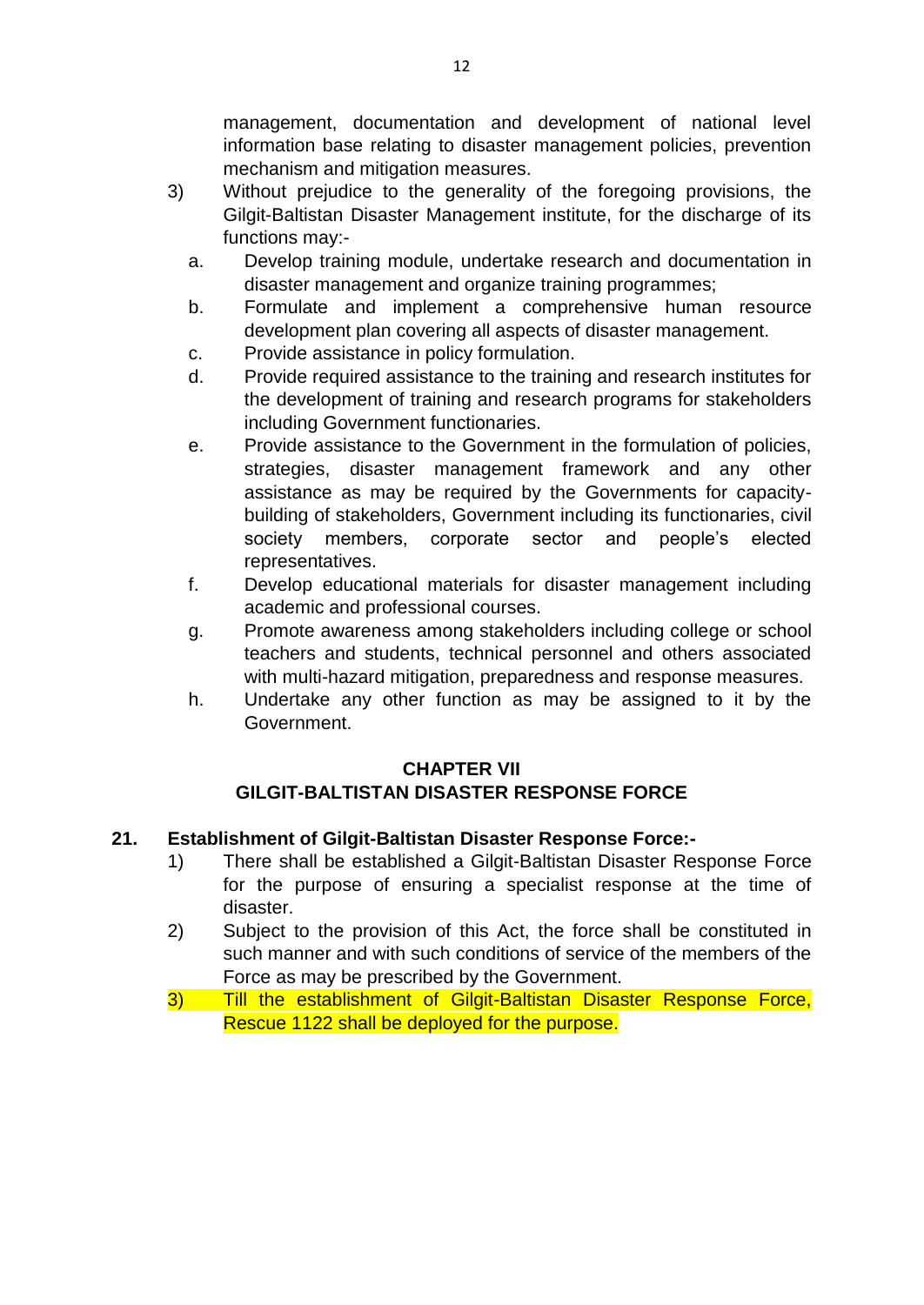#### **22. Control, direction, general etc.**

The general superintendence, direction and control of the Gilgit-Baltistan Disaster Response Force shall vest in, and exercisable by, the Gilgit-Baltistan Disaster Management Authority.

### **23. Allocation of funds by the Government:-**

This Provincial Government, in its annual budget, shall make provisions for funds for the purpose of carrying out the activities and programmes set out in its disaster management plan.

### **24. Emergency procurement and accounting:-**

- 1) Where by reason of any impending disastrous situation or disaster, the Authority or District Authority is satisfied that immediate procurement of provisions, materials or any sort of services is required or immediate application of resources in any form in necessary for disaster management activities; it may procure or authorize the other concerned department or authority to make the emergency procurement and in such case, the standard procedure laid down in PPRA rules shall be deemed to be waived off.
- 2) Certificate given by the chairperson of the Authority or the District Authority or any person authorized by the concerned authority in this behalf would be sufficient to prove that such situation prevailed in Gilgit-Baltistan in which emergency procurement was required to be made.

#### **CHAPTER VIII OFFENCES AND PENALTIES**

### **25. Punishment for obstruction etc:-**

Whoever:-

- a. Obstructs or abets in obstructing any officer or employee of the Government or a person authorized by the Authority or District Authority in the discharge of his fucntions under this Act; or
- b. Himself refuses or persuades someone to refuse to comply with any direction given by or on behalf of the Government Authority, District Authority or Local Authority under this Act; Shall be punished with imprisonment for a term which may extend to one year and fine, and if such obstruction or refusal to comply with such directions results in loss of lives or imminent danger thereto, shall be punishable with imprisonment for a term which may extend to three years and fine.

### **26. Punishment of false claim:-**

1) Whoever knowingly makes a claim which he knows or has reason to believe to be false for obtaining any relief item, any monetary assistance or any other benefits consequent to disaster from any officer of the government, the Authority or District Authority, shall be punishable with imprisonment for a term which may extend to two years and fine.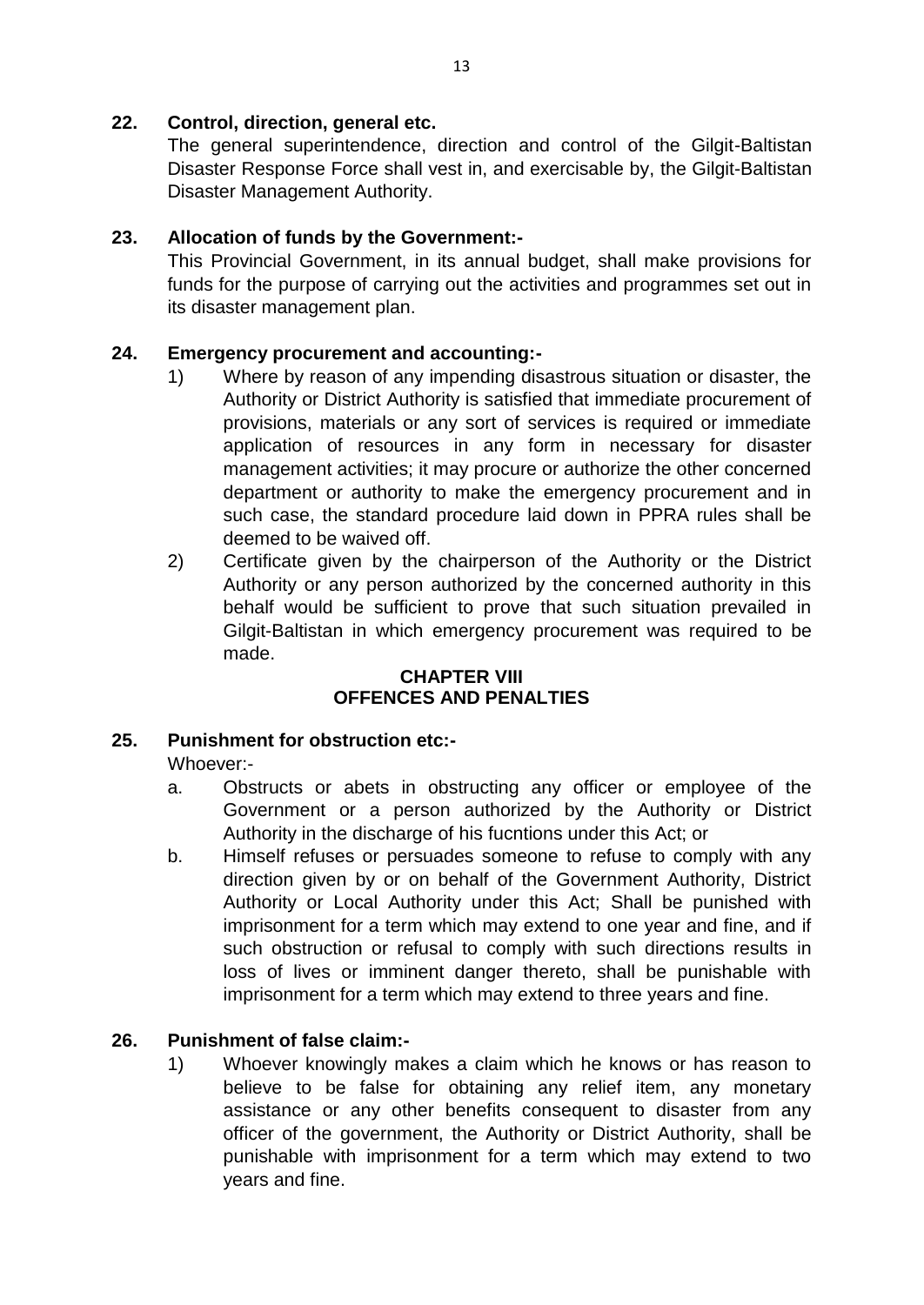2) Whosoever willfully and knowingly abets in the making of such claim as mentioned in subsection (1) of this section, would be punished with imprisonment for a term which may extend to one year and fine.

#### **27. Punishment for false warning, alarm, information:-**

Whoever makes or circulates a false alarm or warning; or information as to disaster or its severity or magnitude, leading to creation or danger of creation of panic among public shall be punishable with imprisonment which may extend to one year or with fine.

#### **28. Refusal of an officer to perform duties:-**

Any officer, on whom any duty has been imposed by or under this Act, if refuses to perform or withdraws himself from the duties of his office shall; unless he has obtained the written permission from any such officer who is authorized to grant permission in this regard, or has other lawful excuse for doing so, be liable to face disciplinary action under E&D Rules of GB Civil Servants Act 2011.

#### **29. Trial of cases:-**

Cases related to the punishments mentioned in sections 25,26,27 and 28 would be tried by Magistrate Class 1 or Executive Magistrate and the offences shall be non bailable and non-compoundable.

### **CHAPTER IX MISCELLANEOUS**

#### **30. Prohibition against discrimination:-**

While providing compensation and relief to the victims of disaster, or carrying out disaster management activities, there shall be no discrimination on any ground including sex, caste, community, descent, religion etc.

#### **31. Power of requisition of resources:-**

- 1) If it appears to the Authority, District Authority, Local Authority, Chairpersons of the Authority, District Authority or Local Authority or any officer as may be authorized by the concerned authorities in this behalf that:
	- a. Any resources available with any; Government, Semi Government, Non-Government or Private Department, organization, institute or person in his personal capacity are needed for the purpose of prompt response.
- 2) The person to whom such order has been given shall be bound to obey it to the satisfaction of the officer who has passed such order.
- 3) If the obeying of the order has caused some financial loss to the person to whom the order was given, such aggrieved person after complying to the order shall be entitled to get compensation for such loss. If there arises any issue regarding the determination of the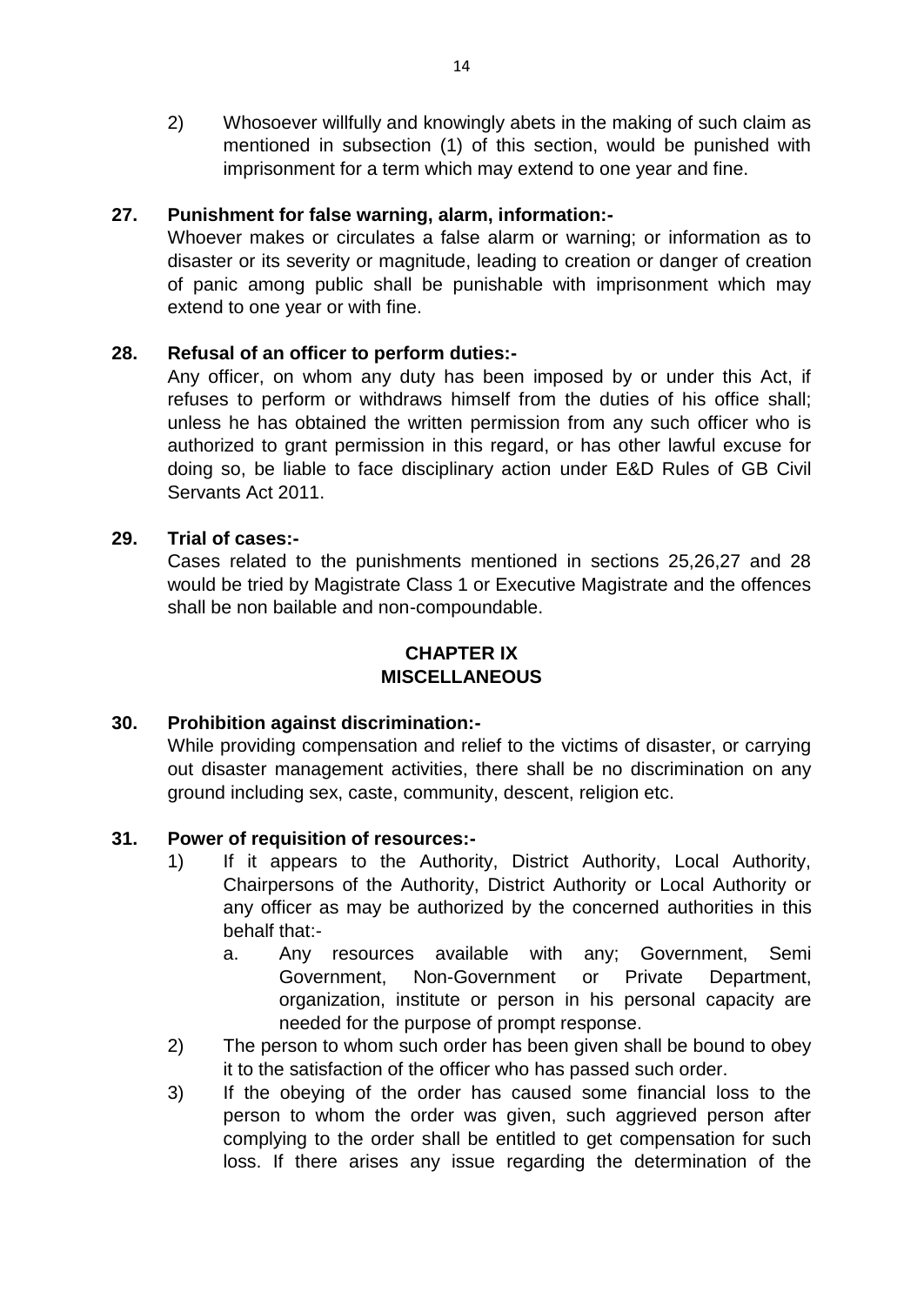amount of compensation, the decision of the grievance redressal committee which would be formed at the level of Authority, District Authority or Local Authority, as the case may be would be final.

### **32. Direction to media for communication of warnings or Public Service Message etc:-**

Chairpersons of the Authority, District Authority, Local Authorities or any other officer authorized by them in this regard may give directions to any organization or person in control of any electronic or Print media for broad casting or publishing disaster related warnings or public service message for the best interest of the people of Gilgit-Baltistan and such organization and the person shall be bound to comply to such orders free of cost.

#### **33. Annual report:-**

- 1) The Authority shall prepare once every year in such form and at such time as may be prescribed by rules, an annual report giving a true and full account of its activities during the previous year and copies thereof shall be forwarded to the commission for laying before the Gilgit-Baltistan Legislative Assembly.
- 2) The District Authority shall prepare once every year, in such form and at such time as may be prescribed by rules, an annual report giving a true and full account of its activities during the previous year and copies thereof shall be forwarded to the Authority.
- 3) The Local Authority shall prepare once every year, in such form and at such time as may be prescribed by rules, an annual report giving a true and full account of its activities during the previous year and copies thereof shall be forwarded to the District Authority.

### **34. Bar of jurisdiction:-**

No court of tribunal shall have jurisdiction to entertain any suit or proceeding in respect of anything done: action taken, orders made, directions issued by the Government, Authority, District Authority, Local Authority, or their Chairpersons or staff members in exercise of any power conferred by this Act or in the performance of any responsibility delegated by this Act.

#### **35. Indemnity:-**

Officers and employees of the Government, Authority, District Authority or Local Authority shall be immune from legal process in regard to any warning in respect of any impending disaster communicated or disseminated by them in their official capacity or any action taken or direction issued by them in pursuance of such communication or dissemination.

#### **36. Action taken in good faith:-**

No suit or prosecution or other proceeding shall lie in any court against the Government, the Authority, the District Authority, local Authority or any officer or employee of the Government, the Authority, the District Authority or Local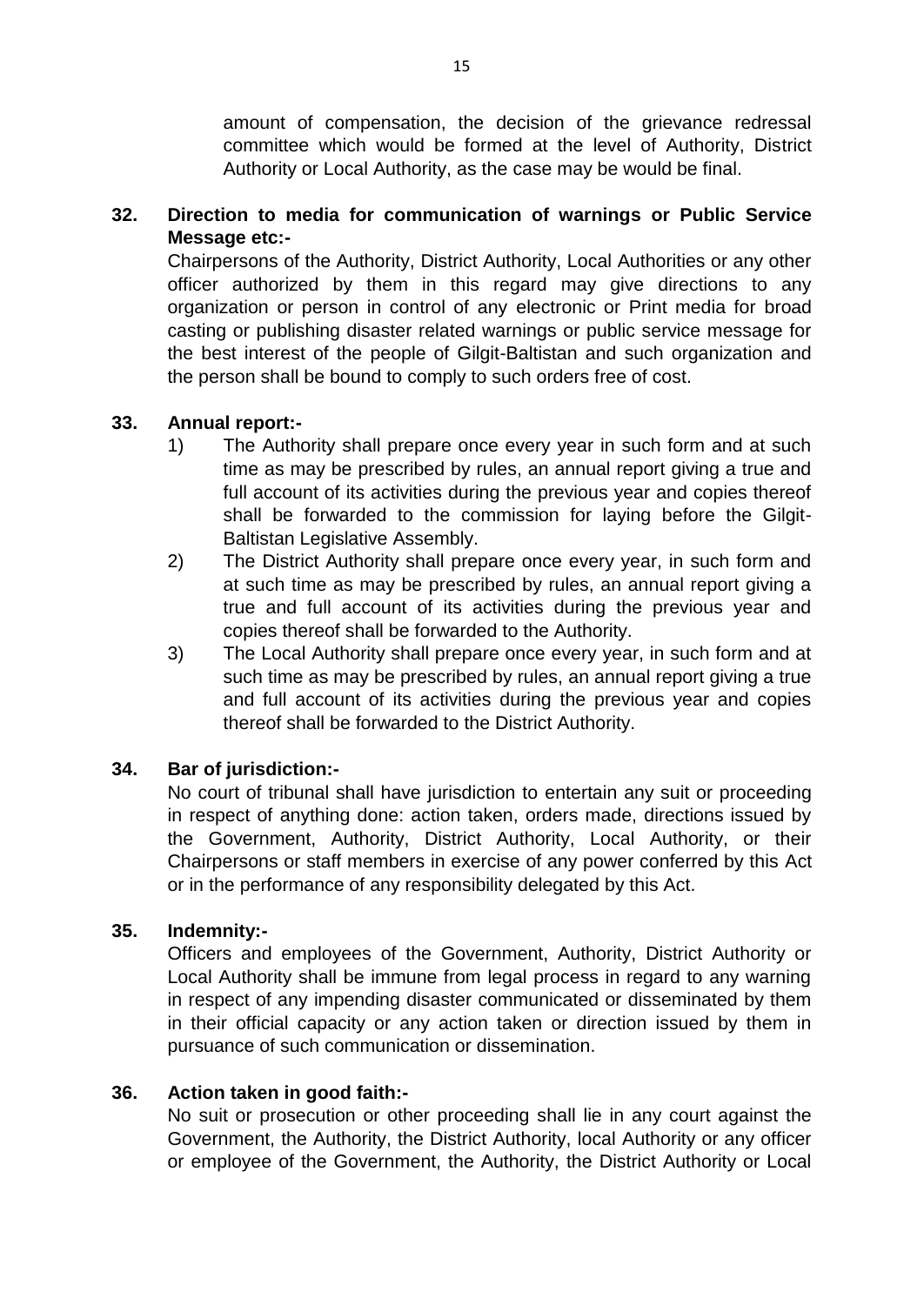Authority in respect of any work done or purported to have been done or intended to be done, while acting under this Act, in good faith, by such authority or Government or such officer or employee or such person under the provision of this Act or rules made there under.

#### **37. Delegation of powers to the Authority:-**

The commission may, for effective implementation of the policy on disaster management, by general or special order delegate to the Authority any of its powers or functions under this Act subject to such conditions as it may think fit to impose.

#### **38. NGOs to follow the directions of disaster management authorities.**

Subject to the other laws, all the international, National and Local NGOs engaged in disaster related activities in Gilgit-Baltistan would carry out their all disaster management related activities in accordance with the directions and subject to the monitoring of Gilgit-Baltistan Disaster Management Authority and concerned District Disaster Management Authorities.

#### **39. Removal of difficulties:-**

If any difficulty arises in giving effect to the provisions of this Act, the Government may, by notification in the Official Gazette, make such order, not inconsistent with the provisions of this Act, as may appear to it to be necessary or expedient for the removal of the difficulty.

#### **40. Acts already done.**

All the steps already taken in Gilgit-Baltistan in the context of Disaster Management in accordance with National Disaster Management Act 2010 till the enforcement of this Act would be deemed to be legally done under this Act and no further process would be required to provide them legal cover under this Act.

#### **41. Power to make rules:-**

The Government may, by notification in the official gazette, make rules for carrying out the purposes of this Act.